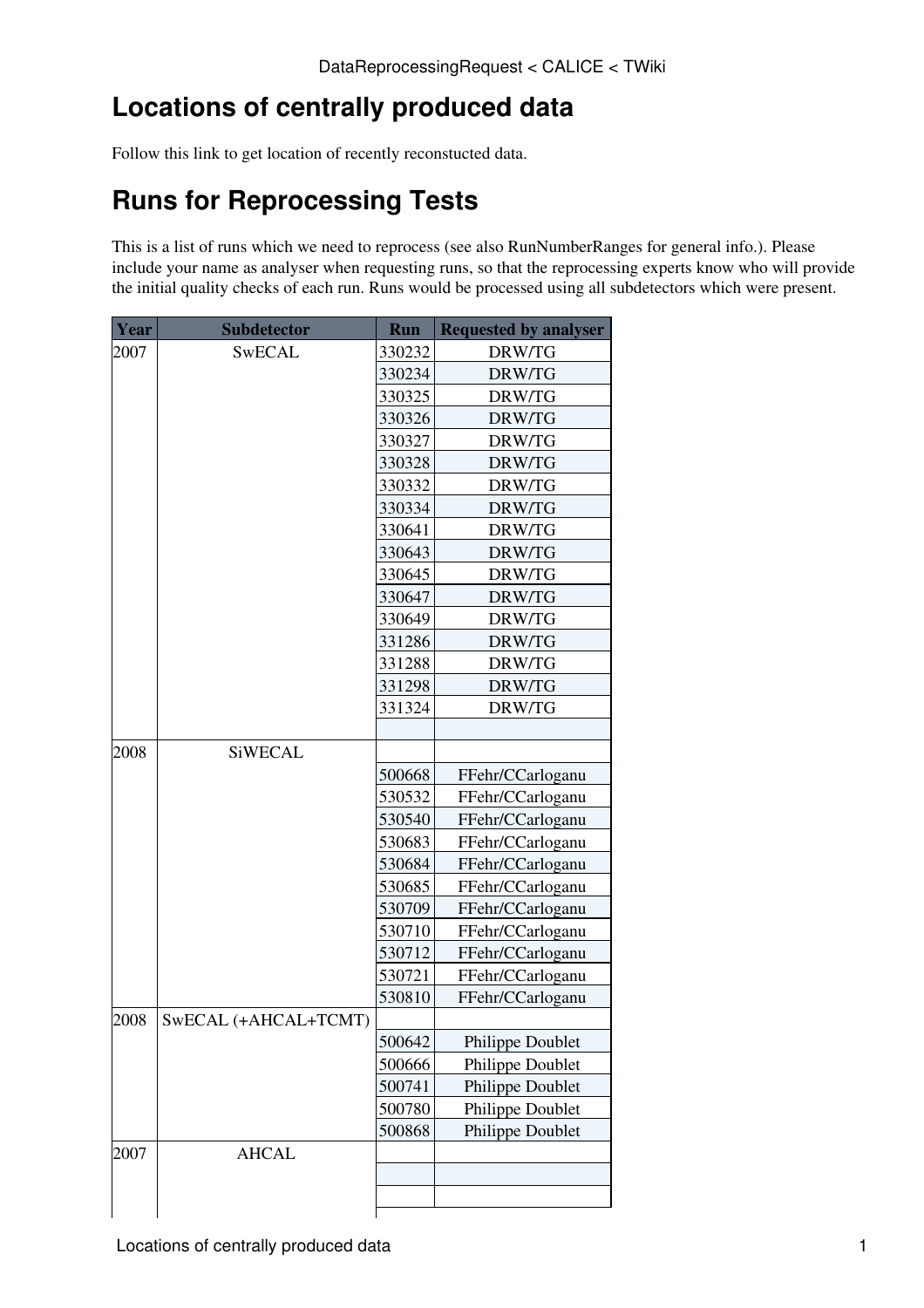| 2008 | <b>AHCAL</b> |  |
|------|--------------|--|
|      |              |  |

## **First results for checking**

12 Nov. First attempt at making the official reconstruction with the new software release can be found at:

lfn:/grid/calice/tb-cern/rec/rec\_v0407

| run    | filename                          | filesize       | date         |
|--------|-----------------------------------|----------------|--------------|
| 330172 | Run330172_rec.000.slcio 618450620 |                | Jan 14 12:27 |
| 330192 | Run330192 rec.000.slcio           | 1424345512     | Jan 14 13:06 |
| 330196 | Run330196 rec.000.slcio           | 2040120460     | Jan 14 15:18 |
| 330196 | Run330196_rec.001.slcio           | 1192419912     | Jan 14 15:19 |
| 330197 | rec.000.slcio<br>Run330197        | 2040109612     | Jan 14 15:20 |
| 330197 | Run330197 rec.001.slcio           | 995730288      | Jan 14 15:21 |
| 330198 | Run330198_rec.000.slcio           | 2040114180     | Jan 14 15:16 |
| 330198 | Run330198 rec.001.slcio           | 1943720496     | Jan 14 15:16 |
| 330205 | Run330205<br>rec.000.slcio        | 2040111076     | Jan 14 14:59 |
| 330205 | Run330205 rec.001.slcio           | 1211648992     | Jan 14 15:00 |
| 330206 | Run330206 rec.000.slcio           | 2040110000     | Jan 14 15:19 |
| 330206 | Run330206 rec.001.slcio           | 1010895032     | Jan 14 15:19 |
| 330207 | rec.000.slcio<br>Run330207        | 2040119224     | Jan 14 15:51 |
| 330207 | rec.001.slcio<br>Run330207        | 2040112004     | Jan 14 15:53 |
| 330207 | Run330207 rec.002.slcio           | 825923532      | Jan 14 15:54 |
| 330231 | rec.000.slcio<br>Run330231        | 2040113988     | Jan 14 15:22 |
| 330231 | rec.001.slcio<br>Run330231        | 1748874996     | Jan 14 15:23 |
| 330232 | Run330232<br>rec.000.slcio        | $\overline{0}$ | Nov 11 11:39 |
| 330232 | Run330232<br>rec.001.slcio        | 931594572      | Jan 14 15:08 |
| 330234 | rec.000.slcio<br>Run330234        | 2040121044     | Nov 11 14:32 |
| 330234 | Run330234<br>rec.001.slcio        | 138012896      | Nov 11 14:32 |
| 330235 | Run330235<br>rec.000.slcio        | 2040119448     | Jan 14 15:09 |
| 330235 | Run330235<br>rec.001.slcio        | 2040134572     | Jan 14 15:10 |
| 330235 | Run330235<br>rec.002.slcio        | 136054072      | Jan 14 15:10 |
| 330238 | rec.000.slcio<br>Run330238        | 2040113204     | Jan 14 15:32 |
| 330238 | Run330238<br>rec.001.slcio        | 1744693796     | Jan 14 15:33 |
| 330239 | Run330239<br>rec.000.slcio        | 2040131636     | Jan 14 15:17 |
| 330239 | Run330239<br>rec.001.slcio        | 1048843024     | Jan 14 15:18 |
| 330240 | Run330240<br>rec.000.slcio        | 2040110820     | Jan 14 14:55 |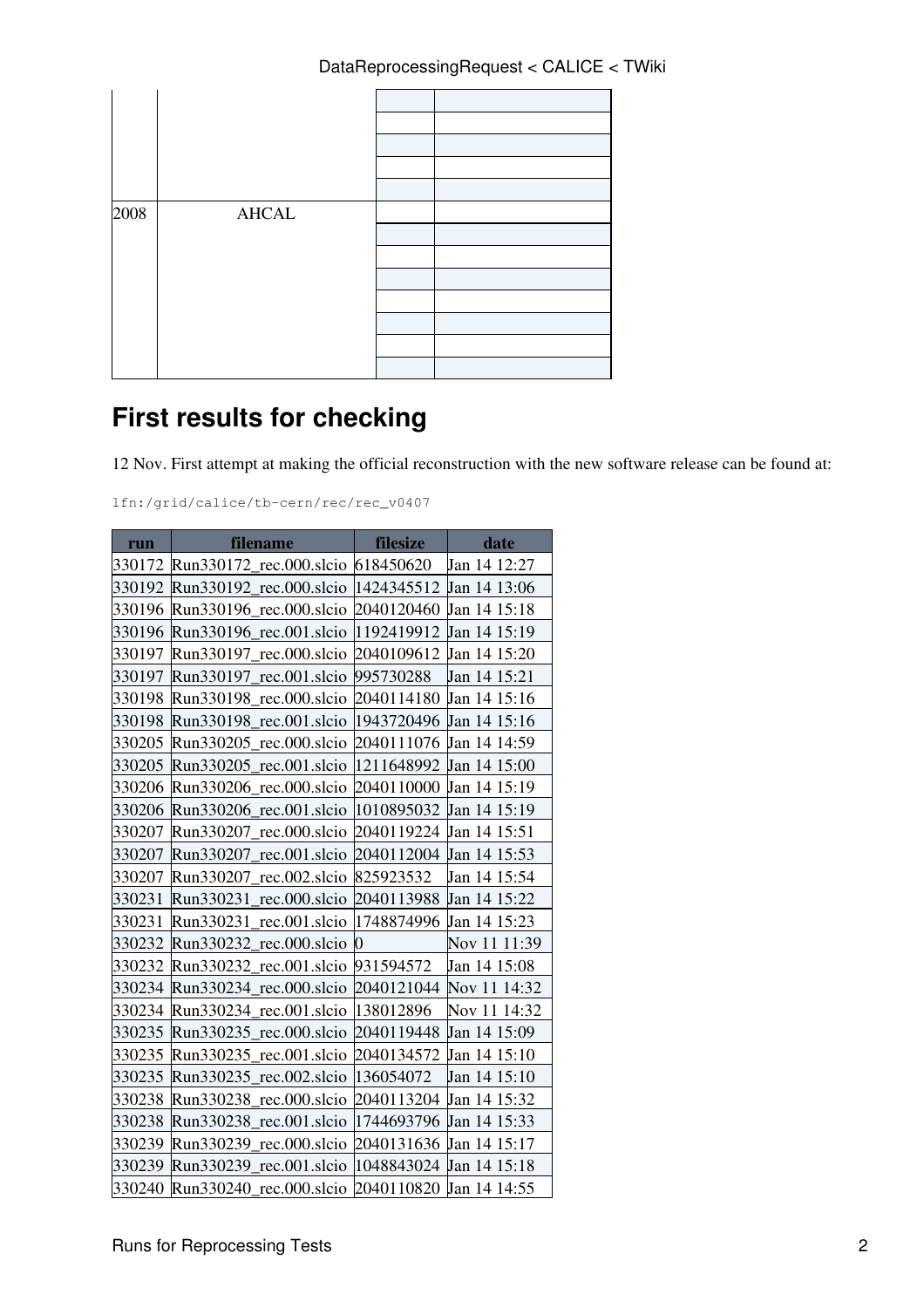| 330240 | Run330240_rec.001.slcio 774095712                  |                         | Jan 14 14:55            |
|--------|----------------------------------------------------|-------------------------|-------------------------|
| 330241 | Run330241<br>rec.000.slcio                         | 2040111144              | Jan 14 15:27            |
| 330241 | rec.001.slcio 2040144228 Jan 14 15:28<br>Run330241 |                         |                         |
| 330241 | Run330241<br>rec.002.slcio                         | 134118984               | Jan 14 15:28            |
| 330254 | Run330254 rec.000.slcio                            | 1544340684              | Nov 18 19:15            |
| 330255 | Run330255 rec.000.slcio                            | 1544802780              | Nov 18 19:56            |
| 330256 | Run330256 rec.000.slcio                            | 1577411792              | Nov 30 14:09            |
| 330257 | Run330257<br>rec.000.slcio                         | 1563721812              | Nov 18 19:59            |
| 330258 | Run330258 rec.000.slcio                            |                         | 1390266556 Nov 18 19:30 |
| 330325 | Run330325 rec.000.slcio                            | 1579258220              | Nov 11 14:08            |
| 330326 | Run $330326$ rec.000.slcio                         |                         | 1496754576 Nov 11 14:08 |
| 330327 | Run330327_rec.000.slcio                            | 1439586968              | Nov 11 14:07            |
| 330328 | Run330328 rec.000.slcio                            | 1379968936              | Nov 11 14:17            |
| 330330 | Run330330 rec.000.slcio                            | 1934792636              | Nov 11 15:38            |
| 330332 | Run330332 rec.000.slcio                            | 1267137868              | Nov 11 14:05            |
| 330334 | Run330334 rec.000.slcio   1239362044               |                         | Nov 11 14:11            |
| 330392 | Run330392_rec.000.slcio 2040111004 Jan 27 21:50    |                         |                         |
| 330392 | rec.001.slcio  1821746824<br>Run330392             |                         | Jan 27 21:51            |
| 330448 | Run330448 rec.000.slcio                            | 2040111592 Jan 14 15:29 |                         |
| 330448 | Run330448 rec.001.slcio                            | 815572736               | Jan 14 15:29            |
| 330449 | Run330449 rec.000.slcio 2040110180                 |                         | <b>Jan 14 15:43</b>     |
| 330449 | Run330449_rec.001.slcio 2011702256                 |                         | Jan 14 15:44            |
| 330451 | Run330451<br>rec.000.slcio                         | 2040110492              | Jan 14 15:52            |
| 330451 | rec.001.slcio 2040116496<br>Run330451              |                         | Jan 14 15:54            |
| 330451 | Run330451<br>rec.002.slcio                         | 371087240               | Jan 14 15:54            |
| 330466 | Run330466 rec.000.slcio 2040117036                 |                         | Jan 14 15:31            |
| 330466 | Run330466_rec.001.slcio 971990108                  |                         | Jan 14 15:32            |
| 330467 | Run330467<br>rec.000.slcio                         | 2040109092              | Jan 14 15:54            |
| 330467 | Run330467 rec.001.slcio                            | 1182885488              | Jan 14 15:55            |
| 330468 | Run330468 rec.001.slcio                            | 1878934744              | Jan 14 15:41            |
| 330469 | Run330469 rec.000.slcio 2040111764 Jan 14 15:51    |                         |                         |
|        | 330469 Run330469<br>rec.001.slcio 2040113440       |                         | Jan 14 15:53            |
| 330469 | rec.002.slcio<br>Run330469                         | 307390872               | Jan 14 15:53            |
| 330487 | Run330487<br>rec.000.slcio                         | 477108856               | Jan 14 12:20            |
| 330509 | Run330509<br>rec.000.slcio                         | 315157044               | Jan 14 12:18            |
| 330511 | Run330511<br>rec.000.slcio                         | 2040109492              | Jan 14 14:56            |
| 330511 | rec.001.slcio<br>Run330511                         | 423379812               | Jan 14 14:56            |
| 330516 | rec.000.slcio<br>Run330516                         | 2040118560              | Jan 14 14:45            |
| 330516 | rec.001.slcio<br>Run330516                         | 580452868               | Jan 14 14:45            |
| 330519 | rec.000.slcio<br>Run330519                         | 2040110572              | Jan 14 15:38            |
| 330519 | rec.001.slcio<br>Run330519                         | 1921970960              | Jan 14 15:40            |
| 330520 | rec.000.slcio<br>Run330520                         | 246240244               | Jan 14 12:07            |
| 330521 | Run330521<br>rec.000.slcio                         | 278943944               | Jan 14 12:11            |
| 330538 | Run330538<br>rec.000.slcio                         | 1132505840              | Nov 30 13:24            |
| 330541 | Run330541<br>rec.000.slcio                         | 1068340564              | Nov 30 13:29            |
| 330550 | Run330550<br>rec.000.slcio                         | 2040114032              | Jan 14 15:36            |
| 330550 | Run330550<br>rec.001.slcio                         | 586354388               | Jan 14 15:37            |
| 330551 | rec.000.slcio<br>Run330551                         | 2040185840              | Jan 14 15:39            |
| 330551 | rec.001.slcio<br>Run330551                         | 587307000               | Jan 14 15:39            |
| 330557 | Run330557<br>rec.000.slcio                         | 2040118696              | Jan 14 15:23            |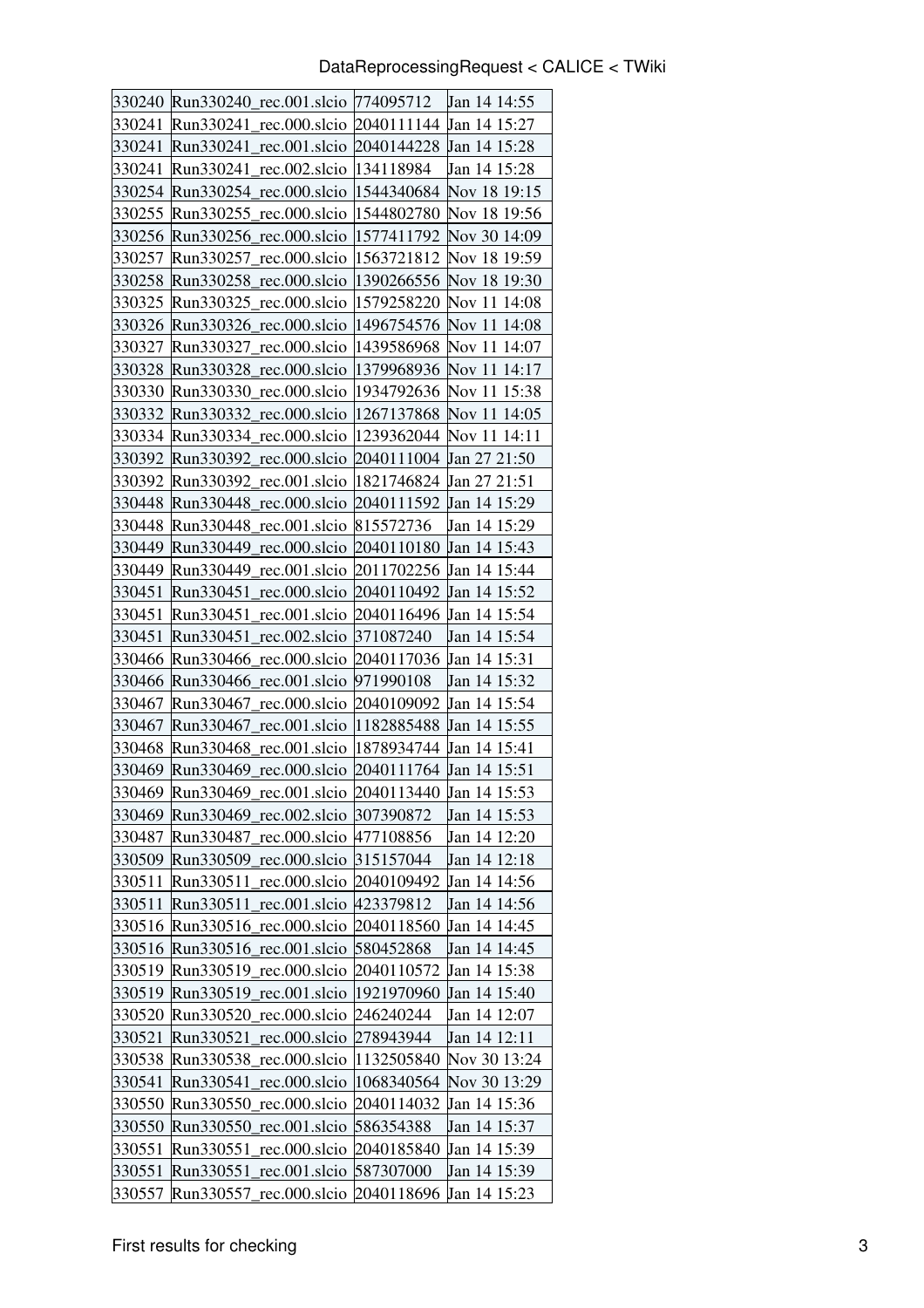| 330557 | Run330557_rec.001.slcio 632413520                      |            | Jan 14 15:24 |
|--------|--------------------------------------------------------|------------|--------------|
| 330558 | Run330558 rec.000.slcio                                | 2040119652 | Jan 14 15:02 |
| 330558 | rec.001.slcio   848703496<br>Run330558                 |            | Jan 14 15:02 |
| 330559 | Run330559 rec.000.slcio                                | 2040117280 | Jan 14 14:47 |
| 330559 | Run330559<br>rec.001.slcio                             | 715348776  | Jan 14 14:48 |
| 330560 | Run330560 rec.000.slcio                                | 2040191520 | Jan 14 15:04 |
| 330560 | Run330560 rec.001.slcio                                | 629403716  | Jan 14 15:04 |
| 330561 | Run330561<br>rec.001.slcio                             | 532005168  | Jan 14 14:58 |
| 330569 | Run330569 rec.000.slcio                                | 2040132312 | Jan 14 14:47 |
| 330569 | Run330569<br>rec.001.slcio                             | 180195544  | Jan 14 14:47 |
| 330570 | Run330570 rec.000.slcio 2040111324                     |            | Jan 14 15:07 |
| 330570 | Run330570_rec.001.slcio 554108344                      |            | Jan 14 15:07 |
| 330571 | Run330571<br>rec.000.slcio                             | 2040181876 | Jan 14 15:06 |
| 330571 | Run330571 rec.001.slcio                                | 453107840  | Jan 14 15:07 |
| 330572 | Run330572 rec.000.slcio                                | 2040109744 | Jan 14 14:46 |
| 330572 | Run330572 rec.001.slcio 574871128                      |            | Jan 14 14:46 |
| 330578 | Run330578_rec.000.slcio 239503760                      |            | Jan 14 12:07 |
| 330579 | Run330579 rec.001.slcio 2040110064                     |            | Jan 14 15:48 |
| 330579 | Run330579 rec.002.slcio                                | 27792148   | Jan 14 15:48 |
| 330582 | Run330582 rec.000.slcio                                | 1933930668 | Jan 14 13:37 |
| 330583 | Run330583 rec.000.slcio 2040123936                     |            | Jan 14 14:32 |
| 330583 | Run330583_rec.001.slcio                                | 983505408  | Jan 14 14:32 |
| 330590 | Run330590<br>rec.001.slcio                             | 1005396152 | Jan 14 15:44 |
| 330591 | rec.000.slcio<br>Run330591                             | 2040158576 | Jan 14 15:43 |
| 330591 | Run330591<br>rec.001.slcio                             | 1369332072 | Jan 14 15:44 |
| 330592 | Run330592<br>rec.000.slcio 2040115376                  |            | Jan 14 15:59 |
|        | 330592 Run330592 rec.001.slcio 1326078508              |            | Jan 14 16:00 |
| 330595 | Run330595<br>rec.000.slcio                             | 206014292  | Jan 14 12:17 |
| 330596 | Run330596 rec.000.slcio 2040112444                     |            | Jan 14 15:34 |
| 330596 | Run $330596$ rec.001.slcio                             | 741144740  | Jan 14 15:34 |
| 330598 | Run330598 rec.000.slcio 233286860                      |            | Jan 14 12:20 |
|        | 330600 Run330600_rec.000.slcio 2040163144 Jan 14 15:35 |            |              |
| 330600 | Run330600_rec.001.slcio                                | 1006513804 | Jan 14 15:36 |
|        | 330604 Run330604 rec.000.slcio                         | 2040120980 | Jan 14 15:46 |
|        | 330604 Run330604_rec.001.slcio                         | 1550723552 | Jan 14 15:46 |
|        | 330605 Run330605 rec.000.slcio                         | 2040110376 | Jan 14 16:10 |
| 330605 | Run330605 rec.001.slcio                                | 2040115180 | Jan 14 16:11 |
| 330605 | Run330605_rec.002.slcio                                | 215655548  | Jan 14 16:11 |
| 330606 | Run330606_rec.000.slcio                                | 2040109584 | Jan 14 15:57 |
|        | 330606 Run330606_rec.001.slcio                         | 2040121304 | Jan 14 15:58 |
| 330606 | Run330606_rec.002.slcio                                | 741120688  | Jan 14 15:58 |
|        | 330612 Run330612_rec.000.slcio                         | 2040115824 | Jan 14 15:52 |
|        | 330612 Run330612_rec.001.slcio                         | 2040113568 | Jan 14 15:53 |
| 330612 | Run330612<br>rec.002.slcio                             | 657899860  | Jan 14 15:53 |
|        | 330613 Run330613_rec.000.slcio                         | 1498135892 | Jan 14 13:26 |
| 330614 | Run330614_rec.000.slcio                                | 1920419128 | Dec 04 17:49 |
| 330641 | rec.000.slcio<br>Run330641                             | 1875815348 | Nov 11 14:40 |
| 330641 | Run330641<br>rec.001.slcio                             | 233351160  | Jan 14 15:44 |
| 330643 | rec.000.slcio<br>Run330643                             | 1949990328 | Nov 11 14:44 |
| 330643 | Run330643_rec.001.slcio                                | 319899128  | Jan 14 15:32 |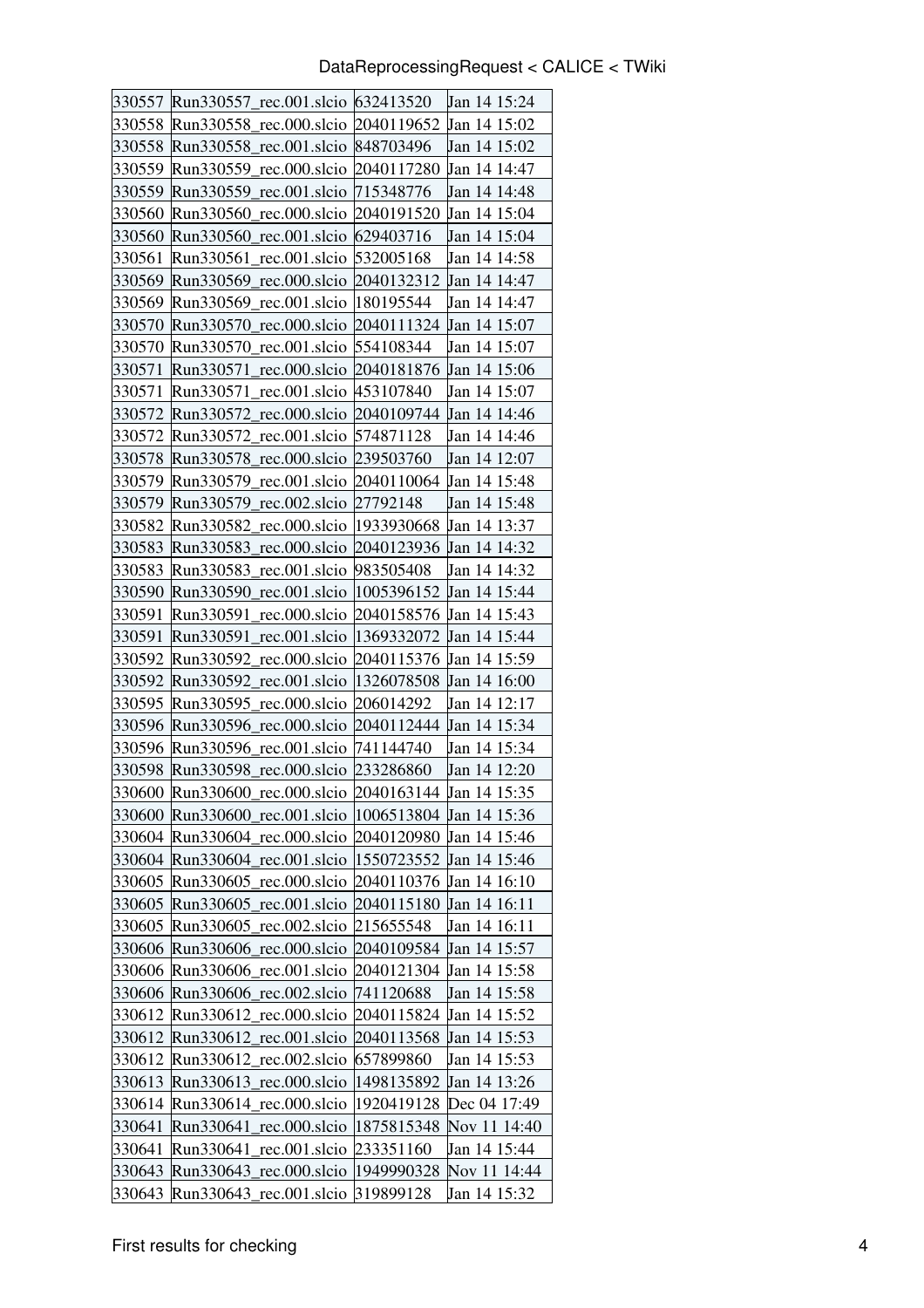| 330645 | Run330645_rec.000.slcio  1988004896 Nov 11 14:45 |            |              |
|--------|--------------------------------------------------|------------|--------------|
| 330645 | Run330645<br>rec.001.slcio                       | 372795528  | Jan 14 15:42 |
| 330647 | rec.000.slcio 2040109072<br>Run330647            |            | Nov 11 15:03 |
| 330647 | Run330647<br>rec.001.slcio                       | 213361864  | Nov 11 15:03 |
| 330648 | Run330648<br>rec.000.slcio                       | 2040115348 | Jan 14 15:52 |
| 330648 | Run330648_rec.001.slcio                          | 622069596  | Jan 14 15:53 |
| 330649 | Run330649 rec.000.slcio                          | 2040114468 | Nov 11 14:46 |
| 330649 | Run330649 rec.001.slcio                          | 207347648  | Nov 11 14:46 |
| 330650 | Run330650 rec.000.slcio                          | 2040123072 | Jan 14 15:55 |
| 330650 | Run330650 rec.001.slcio                          | 855025288  | Jan 14 15:56 |
| 330683 | Run330683 rec.000.slcio  1824698708              |            | Jan 14 14:52 |
| 330695 | Run330695_rec.000.slcio 602104676                |            | Jan 14 12:56 |
| 330696 | Run330696 rec.000.slcio                          | 2009711000 | Jan 14 14:54 |
| 330703 | Run330703 rec.000.slcio                          | 2040109888 | Jan 14 15:49 |
| 330703 | Run330703 rec.001.slcio                          | 548815020  | Jan 14 15:50 |
| 330704 | Run330704 rec.000.slcio 2040109684               |            | Jan 14 15:32 |
|        | 330704 Run330704_rec.001.slcio  604894812        |            | Jan 14 15:33 |
| 330705 | Run330705 rec.000.slcio                          | 2040135800 | Jan 14 15:43 |
| 330705 | Run330705_rec.001.slcio 665290240                |            | Jan 14 15:44 |
| 330706 | Run330706 rec.000.slcio                          | 2040175500 | Jan 14 15:56 |
| 330706 | Run330706 rec.001.slcio 929302828                |            | Jan 14 15:57 |
| 330737 | Run330737_rec.000.slcio 2040114208               |            | Jan 14 15:51 |
| 330737 | Run330737<br>rec.001.slcio                       | 687003608  | Jan 14 15:51 |
| 330738 | rec.000.slcio 2040112308<br>Run330738            |            | Jan 14 15:45 |
| 330738 | Run330738<br>rec.001.slcio                       | 519983012  | Jan 14 15:45 |
| 330739 | rec.000.slcio 2040123388<br>Run330739            |            | Jan 14 15:34 |
| 330739 | Run330739_rec.001.slcio 461252516                |            | Jan 14 15:34 |
| 330740 | rec.000.slcio<br>Run330740                       | 2040121336 | Jan 14 15:45 |
| 330740 | Run330740 rec.001.slcio                          | 336764692  | Jan 14 15:45 |
| 330808 | Run330808_rec.000.slcio                          | 2040113016 | Jan 14 15:28 |
| 330808 | Run330808_rec.001.slcio 253294232                |            | Jan 14 15:28 |
|        | 330809 Run330809_rec.000.slcio 2040136760        |            | Jan 14 15:41 |
| 330809 | rec.001.slcio<br>Run330809                       | 164864432  | Jan 14 15:42 |
| 330836 | rec.000.slcio<br>Run330836                       | 2040110172 | Jan 14 15:44 |
| 330836 | Run330836_rec.001.slcio                          | 767001796  | Jan 14 15:45 |
| 330837 | Run330837<br>rec.000.slcio                       | 560319760  | Jan 14 12:44 |
| 330908 | Run330908 rec.000.slcio                          | 1027552684 | Nov 11 13:33 |
| 330920 | Run330920<br>rec.000.slcio                       | 1001235180 | Nov 26 19:03 |
| 330960 | Run330960<br>rec.000.slcio                       | 2040114200 | Nov 10 20:38 |
| 330960 | rec.001.slcio<br>Run330960                       | 16002680   | Nov 10 20:38 |
| 330961 | Run330961<br>rec.000.slcio                       | 2040117768 | Jan 07 18:52 |
| 330961 | rec.001.slcio<br>Run330961                       | 658547192  | Jan 07 18:53 |
| 330962 | Run330962<br>rec.000.slcio                       | 2040123092 | Jan 07 19:19 |
| 330962 | rec.001.slcio<br>Run330962                       | 1434087056 | Jan 07 19:20 |
| 330975 | Run330975<br>rec.000.slcio                       | 345685896  | Jan 19 15:25 |
| 330976 | Run330976<br>rec.000.slcio                       | 2040114380 | Jan 19 17:09 |
| 330976 | Run330976<br>rec.001.slcio                       | 107832700  | Jan 19 17:09 |
| 330977 | Run330977<br>rec.000.slcio                       | 2040114580 | Jan 19 17:22 |
| 330977 | rec.001.slcio<br>Run330977                       | 421426392  | Jan 19 17:22 |
| 330978 | rec.000.slcio<br>Run330978                       | 2040144548 | Jan 19 17:19 |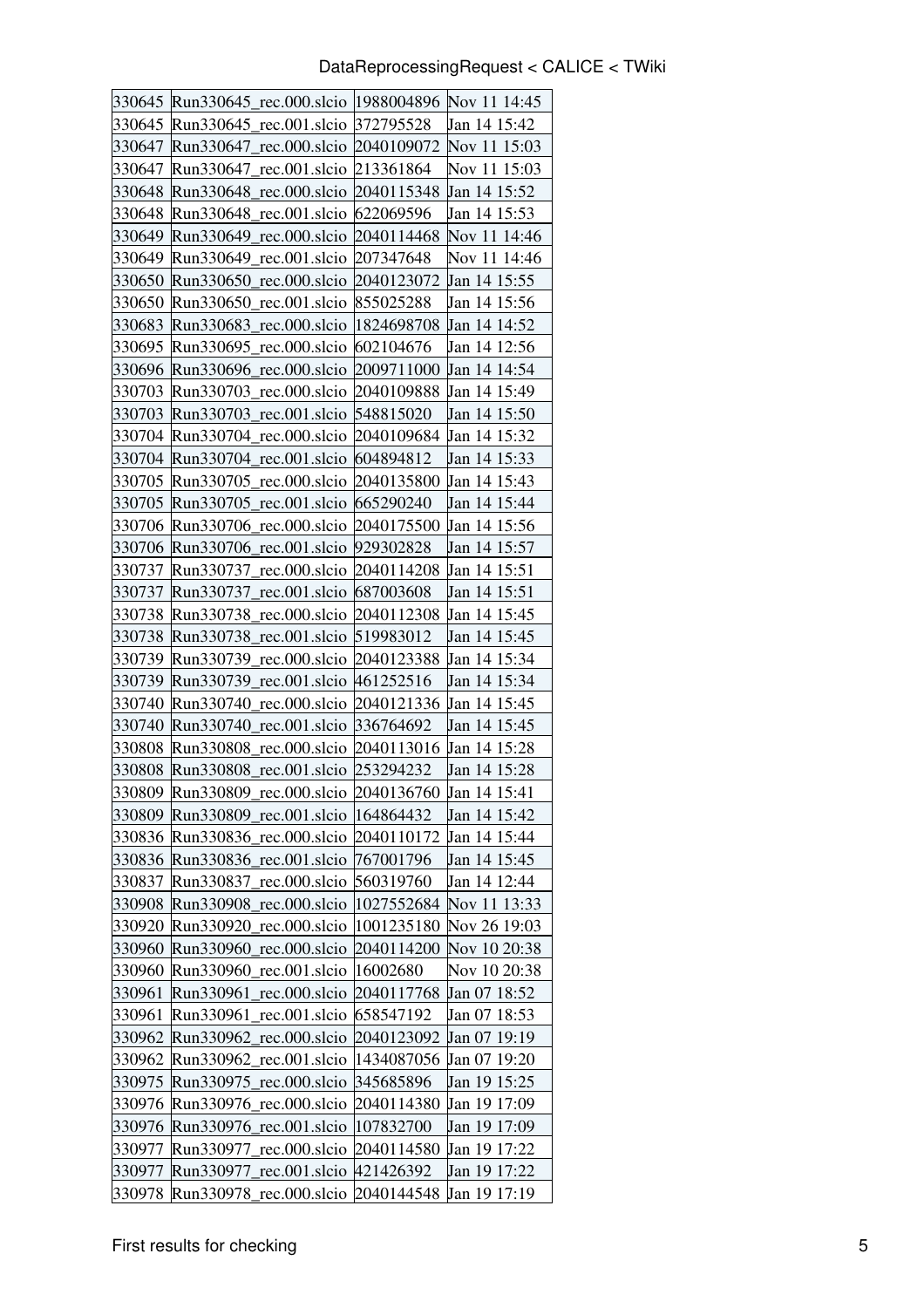| 330978 | Run330978_rec.001.slcio  1024650580                  |            | Jan 19 17:19        |
|--------|------------------------------------------------------|------------|---------------------|
| 330979 | Run330979<br>rec.000.slcio                           | 853212704  | Jan 19 15:51        |
| 330980 | Run330980<br>rec.000.slcio                           | 2040118504 | Jan 19 17:06        |
| 330980 | rec.001.slcio<br>Run330980                           | 363889320  | Jan 19 17:06        |
| 330981 | Run330981<br>rec.000.slcio                           | 2040112308 | Jan 19 17:04        |
| 330981 | Run330981<br>rec.001.slcio                           | 566667032  | Jan 19 17:05        |
| 330982 | Run330982_rec.000.slcio                              | 2040118304 | Jan 19 17:10        |
| 330982 | rec.001.slcio   1369066712<br>Run330982              |            | Jan 19 17:11        |
| 330983 | Run330983_rec.000.slcio                              | 2040154516 | <b>Jan 19 17:11</b> |
| 330983 | Run330983<br>rec.001.slcio                           | 113377664  | Jan 19 17:11        |
| 330984 | Run330984 rec.000.slcio 2040113760                   |            | <b>Jan 19 22:43</b> |
|        | 330984   Run330984_rec.001.slcio   420971020         |            | Jan 19 22:44        |
| 330985 | Run330985<br>rec.000.slcio                           | 2040204296 | Jan 19 17:26        |
| 330985 | Run330985<br>rec.001.slcio                           | 1066323760 | Jan 19 17:27        |
| 331007 | Run331007<br>rec.000.slcio                           | 1948052752 | Jan 19 17:18        |
| 331008 | Run331008 rec.000.slcio  1794738980                  |            | Jan 19 17:13        |
| 331009 | Run331009_rec.000.slcio 241671996                    |            | Jan 19 15:25        |
| 331010 | rec.000.slcio 2040137184<br>Run331010                |            | Jan 19 17:22        |
| 331010 | rec.001.slcio<br>Run331010                           | 22094304   | Jan 19 17:22        |
| 331011 | $Run331011 \text{ rec.}000.\text{slcio}$             | 1672990076 | Jan 19 17:03        |
| 331021 | rec.000.slcio   2040111696 Jan 19 17:40<br>Run331021 |            |                     |
| 331021 | Run331021_rec.001.slcio  484490916                   |            | Jan 19 17:41        |
| 331022 | rec.000.slcio<br>Run331022                           | 344724840  | Jan 19 15:29        |
| 331023 | Run331023 rec.000.slcio                              | 214815696  | Jan 19 15:21        |
|        | 331024 Run331024_rec.000.slcio                       | 1822660192 | <b>Jan 19 17:03</b> |
| 331025 | Run331025_rec.000.slcio                              | 1748256840 | Jan 19 17:07        |
| 331026 | Run331026_rec.000.slcio                              | 360203100  | Jan 19 15:34        |
| 331027 | rec.000.slcio<br>Run331027                           | 1787312592 | Jan 19 17:21        |
| 331028 | Run331028<br>rec.000.slcio 409706392                 |            | Jan 19 15:40        |
|        | 331030 Run331030_rec.000.slcio  1999755700           |            | Jan 19 17:22        |
| 331045 | Run331045_rec.000.slcio                              | 2040117780 | Jan 19 17:05        |
|        | 331045 Run331045 rec.001.slcio                       | 38405640   | Jan 19 17:05        |
| 331046 | Run331046_rec.001.slcio                              | 498791736  | Jan 19 17:47        |
| 331047 | Run331047_rec.000.slcio                              | 1686499148 | Jan 19 17:04        |
|        | 331052 Run331052_rec.000.slcio                       | 325173832  | Jan 19 15:30        |
| 331053 | Run331053<br>rec.000.slcio                           | 1676296104 | Jan 19 17:06        |
| 331054 | Run331054_rec.000.slcio                              | 215646752  | Jan 19 15:25        |
| 331055 | Run331055_rec.000.slcio                              | 1192337856 | Jan 19 16:25        |
| 331057 | rec.000.slcio<br>Run331057                           | 943001620  | Jan 19 16:09        |
| 331058 | Run331058 rec.000.slcio                              | 220345820  | Jan 19 15:22        |
| 331060 | rec.000.slcio<br>Run331060                           | 327095252  | Jan 19 15:27        |
| 331061 | Run331061 rec.000.slcio                              | 214964060  | Jan 19 15:23        |
| 331062 | Run331062_rec.000.slcio                              | 1825249392 | Jan 19 17:16        |
| 331063 | Run331063_rec.000.slcio                              | 2040114028 | Jan 19 17:14        |
| 331063 | Run331063_rec.001.slcio                              | 54746668   | Jan 19 17:14        |
| 331065 | Run331065_rec.000.slcio                              | 1653867864 | Jan 19 17:22        |
| 331066 | Run331066<br>rec.000.slcio                           | 270968340  | Jan 19 15:43        |
| 331068 | Run331068_rec.000.slcio                              | 899929700  | Jan 19 16:45        |
| 331069 | Run331069_rec.000.slcio                              | 932517988  | Jan 19 16:36        |
| 331075 | Run331075_rec.000.slcio                              | 1671894196 | Jan 19 17:36        |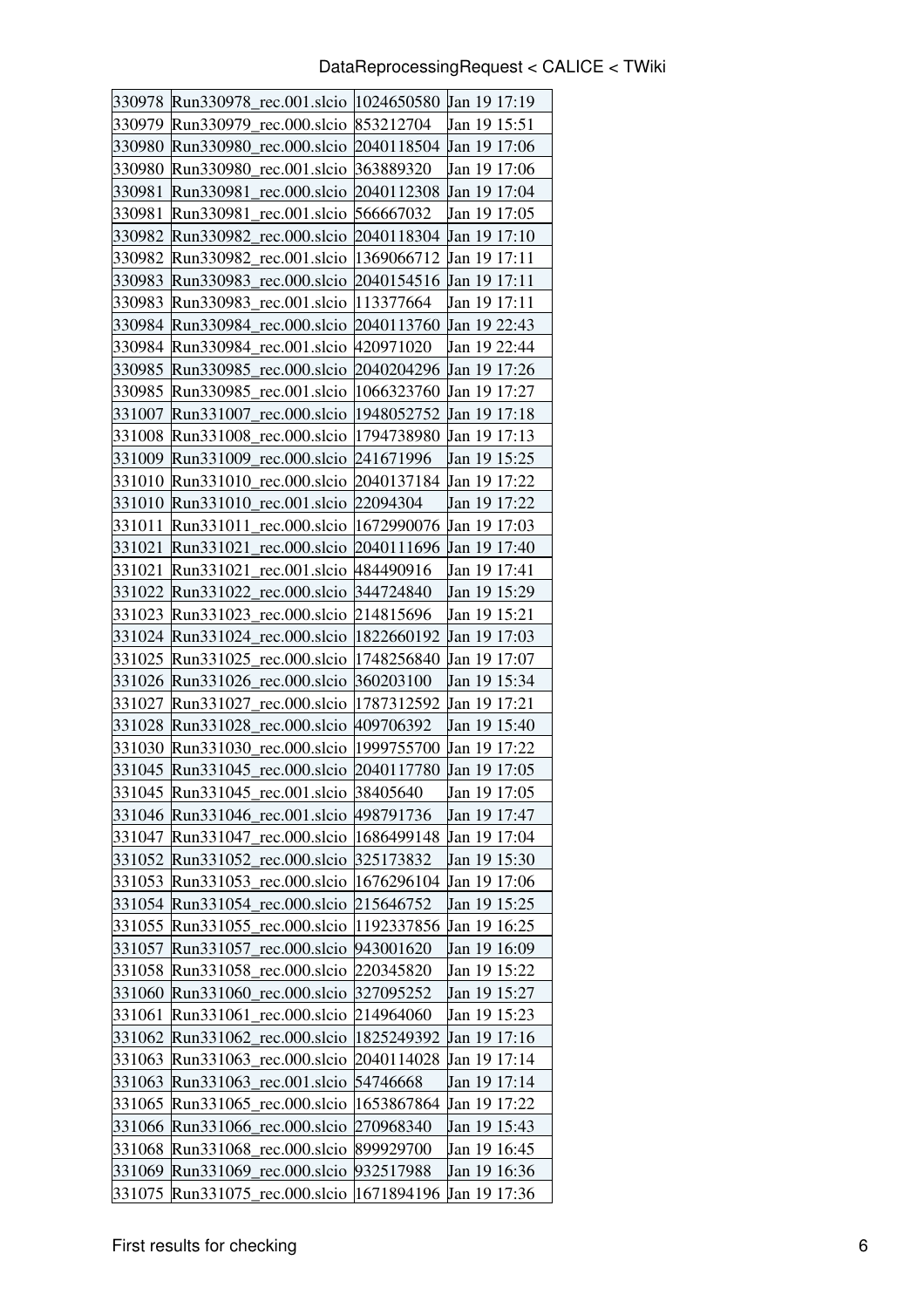|        | 331083 Run331083_rec.000.slcio  1975348144 Jan 19 17:34  |                         |              |
|--------|----------------------------------------------------------|-------------------------|--------------|
|        | 331084 Run331084_rec.000.slcio                           | 1832161824 Jan 19 17:29 |              |
| 331090 | Run331090 rec.000.slcio                                  | 1738420356              | Jan 19 17:38 |
| 331092 | Run331092 rec.000.slcio                                  | 1661039720              | Jan 19 17:32 |
| 331093 | Run331093 rec.000.slcio                                  | 179634232               | Jan 19 15:27 |
|        | 331094 Run331094 rec.000.slcio 1615371072                |                         | Jan 19 17:10 |
|        | 331095 Run331095_rec.000.slcio                           | 221644808               | Jan 19 15:31 |
|        | 331097 Run331097 rec.000.slcio   1913415528              |                         | Jan 19 17:14 |
| 331098 | Run331098_rec.000.slcio                                  | 2040110264              | Jan 19 17:36 |
| 331098 | Run331098 rec.001.slcio                                  | 173999928               | Jan 19 17:36 |
|        | 331104 Run331104 rec.000.slcio  118471676                |                         | Jan 19 15:26 |
|        | 331105 Run331105_rec.000.slcio  1665612992               |                         | Jan 19 17:32 |
|        | 331106 Run331106_rec.000.slcio 223087776                 |                         | Jan 19 15:33 |
| 331107 | Run331107 rec.000.slcio 2040113096                       |                         | Jan 19 18:16 |
| 331107 | Run331107 rec.001.slcio                                  | 316850772               | Jan 19 18:16 |
|        | 331109 Run331109 rec.000.slcio 593030264                 |                         | Jan 19 15:52 |
|        | 331110 Run331110_rec.000.slcio 253759368                 |                         | Jan 19 15:36 |
| 331111 | Run331111 rec.000.slcio                                  | 386867692               | Jan 19 15:50 |
|        | 331112 Run331112 rec.000.slcio                           | 232753644               | Jan 19 15:33 |
|        | 331113 Run331113 rec.000.slcio  118862608                |                         | Jan 19 15:24 |
|        | 331114 Run331114 rec.000.slcio  1831584236               |                         | Jan 19 17:46 |
|        | 331115 Run331115_rec.000.slcio 359876688                 |                         | Jan 19 15:39 |
| 331116 | Run331116_rec.000.slcio                                  | 1949198056              | Jan 19 17:42 |
|        | 331129 Run331129 rec.000.slcio                           | 324685624               | Jan 19 15:37 |
|        | 331130 Run331130 rec.000.slcio                           | 282882372               | Jan 19 15:37 |
| 331131 | Run331131 rec.000.slcio 2040229156                       |                         | Jan 19 17:39 |
| 331131 | Run331131_rec.001.slcio 45839724                         |                         | Jan 19 17:39 |
| 331132 | Run331132 rec.000.slcio                                  | 247941684               | Jan 19 15:42 |
| 331133 | Run331133 rec.000.slcio 232901436                        |                         | Jan 19 15:23 |
|        | 331134 Run331134 rec.000.slcio   1845291180 Jan 19 17:17 |                         |              |
|        | 331136 Run331136_rec.000.slcio  1726024132               |                         | Jan 19 17:01 |
|        | 331142 Run331142_rec.000.slcio 209038804                 |                         | Jan 19 15:34 |
|        | 331143 Run331143_rec.000.slcio                           | 110266088               | Jan 19 15:26 |
|        | 331144 Run331144_rec.000.slcio 466475524                 |                         | Jan 19 15:57 |
|        | 331145 Run331145 rec.000.slcio                           | 1397154920              | Jan 19 16:59 |
|        | 331146 Run331146 rec.000.slcio                           | 105111016               | Jan 19 15:24 |
| 331147 | Run331147_rec.000.slcio                                  | 90877368                | Jan 19 15:23 |
|        | 331148 Run331148 rec.000.slcio                           | 1694023908              | Jan 19 17:11 |
|        | 331155 Run331155_rec.000.slcio 2040112892                |                         | Jan 19 18:48 |
|        | 331155 Run331155 rec.001 slcio                           | 1088861840              | Jan 19 18:49 |
|        | 331163 Run331163_rec.000.slcio                           | 2040109488              | Jan 19 17:42 |
|        | 331163 Run331163 rec.001.slcio                           | 179587468               | Jan 19 17:43 |
|        | 331164 Run331164_rec.000.slcio                           | 177543024               | Jan 19 15:28 |
|        | 331165 Run331165 rec.000 slcio                           | 178141668               | Jan 19 15:27 |
|        | 331166 Run331166 rec.000 slcio                           | 2040112052              | Jan 19 18:10 |
| 331166 | Run331166_rec.001.slcio                                  | 762377012               | Jan 19 18:11 |
|        | 331168 Run331168 rec.000.slcio                           | 2040114544              | Jan 19 17:57 |
|        | 331168 Run331168 rec.001 slcio                           | 1224072008              | Jan 19 17:58 |
|        | 331169 Run331169_rec.000.slcio 2040114108                |                         | Jan 19 18:09 |
|        | 331169 Run331169 rec.001.slcio                           | 834184492               | Jan 19 18:09 |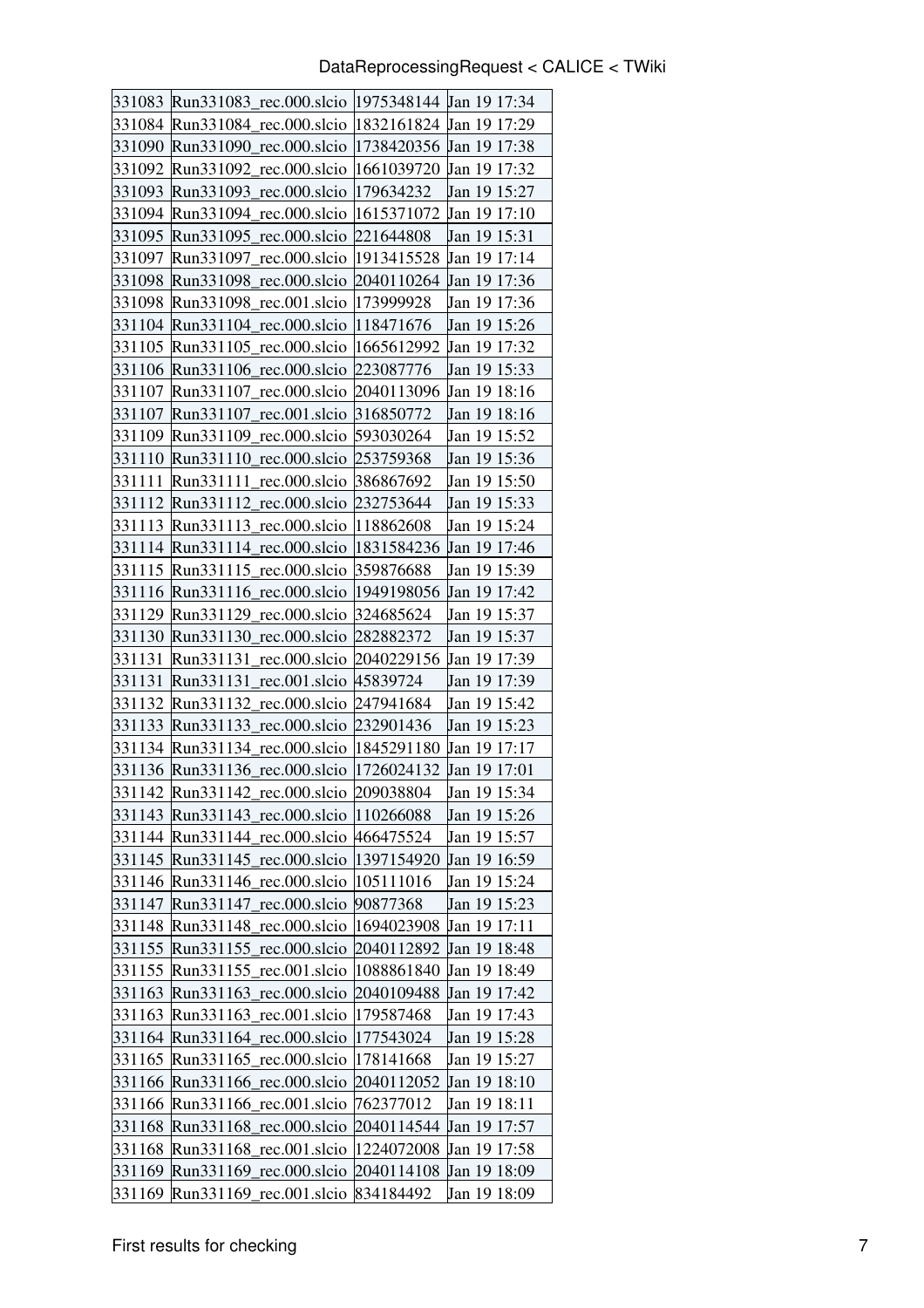| 331171           | Run331171_rec.000.slcio 2040110720 Jan 19 17:48            |                         |                              |
|------------------|------------------------------------------------------------|-------------------------|------------------------------|
| 331171           | Run331171<br>rec.001.slcio                                 | 679599660               | Jan 19 17:49                 |
| 331172           | rec.000.slcio<br>Run331172                                 | 2040179704              | Jan 19 17:47                 |
| 331172           | Run331172 rec.001.slcio                                    | 1468059272              | Jan 19 17:49                 |
| 331173           | Run331173 rec.000.slcio                                    | 2040113216              | Jan 19 17:32                 |
| 331173           | Run331173 rec.001.slcio                                    | 290346880               | Jan 19 17:32                 |
| 331174           | Run331174_rec.000.slcio                                    | 338427704               | Jan 19 15:37                 |
| 331175           | Run331175 rec.000.slcio 2040121560                         |                         | Jan 19 18:30                 |
| 331175           | Run331175_rec.001.slcio                                    | 578464680               | Jan 19 18:31                 |
| 331176           | Run331176 rec.000.slcio                                    | 2040173824              | Jan 19 17:41                 |
|                  | 331176 Run331176 rec.001.slcio  1104458136 Jan 19 17:43    |                         |                              |
| 331215           | Run331215_rec.000.slcio 251867136                          |                         | Jan 19 15:31                 |
| 331216           | Run331216 rec.000.slcio 260665968                          |                         | Jan 19 15:32                 |
| 331217           | Run331217 rec.000.slcio                                    | 2040113216              | Jan 19 17:45                 |
| 331217           | Run331217 rec.001.slcio                                    | 362257444               | Jan 19 17:46                 |
| 331218           | Run331218 rec.000.slcio 350272220                          |                         | Jan 19 15:38                 |
|                  | 331219 Run331219_rec.000.slcio  2040119080 Jan 19 20:34    |                         |                              |
| 331219           | Run331219 rec.001.slcio 552972528                          |                         | Jan 19 20:35                 |
| 331220           | Run331220 rec.000.slcio                                    | 242755528               | Jan 19 15:31                 |
| 331221           | $Run331221 \text{ rec.}000.\text{slcio}$                   | 2040223680              | Jan 19 17:47                 |
| 331251           | Run331251 rec.001.slcio 69507684                           |                         | Nov 18 19:19                 |
|                  | 331286 Run331286_rec.000.slcio  1228046072                 |                         | Nov 11 12:59                 |
| 331288           | Run331288<br>rec.000.slcio                                 | 2040111184              | Nov 11 15:26                 |
| 331288           | Run331288 rec.001.slcio 681577272                          |                         | Nov 11 15:27                 |
| 331290           | Run331290 rec.000.slcio                                    | 1149792316 Jan 14 13:24 |                              |
| 331296           | Run331296 rec.000.slcio  1793494496                        |                         | Jan 14 14:30                 |
|                  | 331298 Run331298_rec.000.slcio 2040180080                  |                         | Nov 11 14:45                 |
| 331298           | Run331298 rec.001.slcio                                    | 264129420               | Nov 11 14:45                 |
| 331324           | Run331324 rec.000.slcio 2040175308 Nov 11 15:08            |                         |                              |
|                  | 331324   Run331324 rec.001.slcio                           | 1487066856              | Nov 11 15:09                 |
| 331325           | Run331325 rec.000.slcio                                    | 1529729912              | Nov 18 17:48                 |
|                  | 331333 Run331333_rec.000.slcio 2040119288 Jan 14 15:55     |                         |                              |
| 331333           |                                                            |                         |                              |
|                  | Run331333_rec.001.slcio                                    | 1876840812              | Jan 14 15:56                 |
|                  | 331334 Run331334 rec.000.slcio                             | 2040120616 Jan 14 16:18 |                              |
|                  | 331334 Run331334_rec.001.slcio                             | 2040118052              | Jan 14 16:19                 |
| 331334           | Run331334 rec.002.slcio                                    | 17689468                | Jan 14 16:19                 |
| 331335           | Run331335 rec.000.slcio                                    | 2040115636              | Jan 14 16:10                 |
| 331335           | Run331335_rec.001.slcio                                    | 1696632248              | Jan 14 16:11                 |
| 331337           | Run331337<br>rec.000.slcio                                 | 2040118952              | Jan 14 15:45                 |
| 331337           | rec.001.slcio<br>Run331337                                 | 1611799388              | Jan 14 15:45                 |
| 331338           | Run331338<br>rec.000.slcio                                 | 2040118544              | Jan 14 16:07                 |
| 331338           | rec.001.slcio<br>Run331338                                 | 1342080156              | Jan 14 16:08                 |
|                  | 331339 Run331339<br>rec.000.slcio                          | 2040109728              | Jan 14 16:07                 |
| 331339           | Run331339<br>rec.001.slcio                                 | 1354133288              | Jan 14 16:08                 |
|                  | 331340 Run331340<br>rec.000.slcio                          | 2040116580              | Jan 14 15:57                 |
| 331340           | Run331340<br>rec.001.slcio                                 | 783836740               | Jan 14 15:58                 |
| 331341           | Run331341<br>rec.000.slcio                                 | 2040110900              | Jan 14 15:13                 |
| 331341           | Run331341<br>rec.001.slcio                                 | 255466056               | Jan 14 15:13                 |
| 331378<br>331379 | rec.000.slcio 0<br>Run331378<br>Run331379<br>rec.000.slcio | 0                       | Jan 14 12:04<br>Jan 14 12:04 |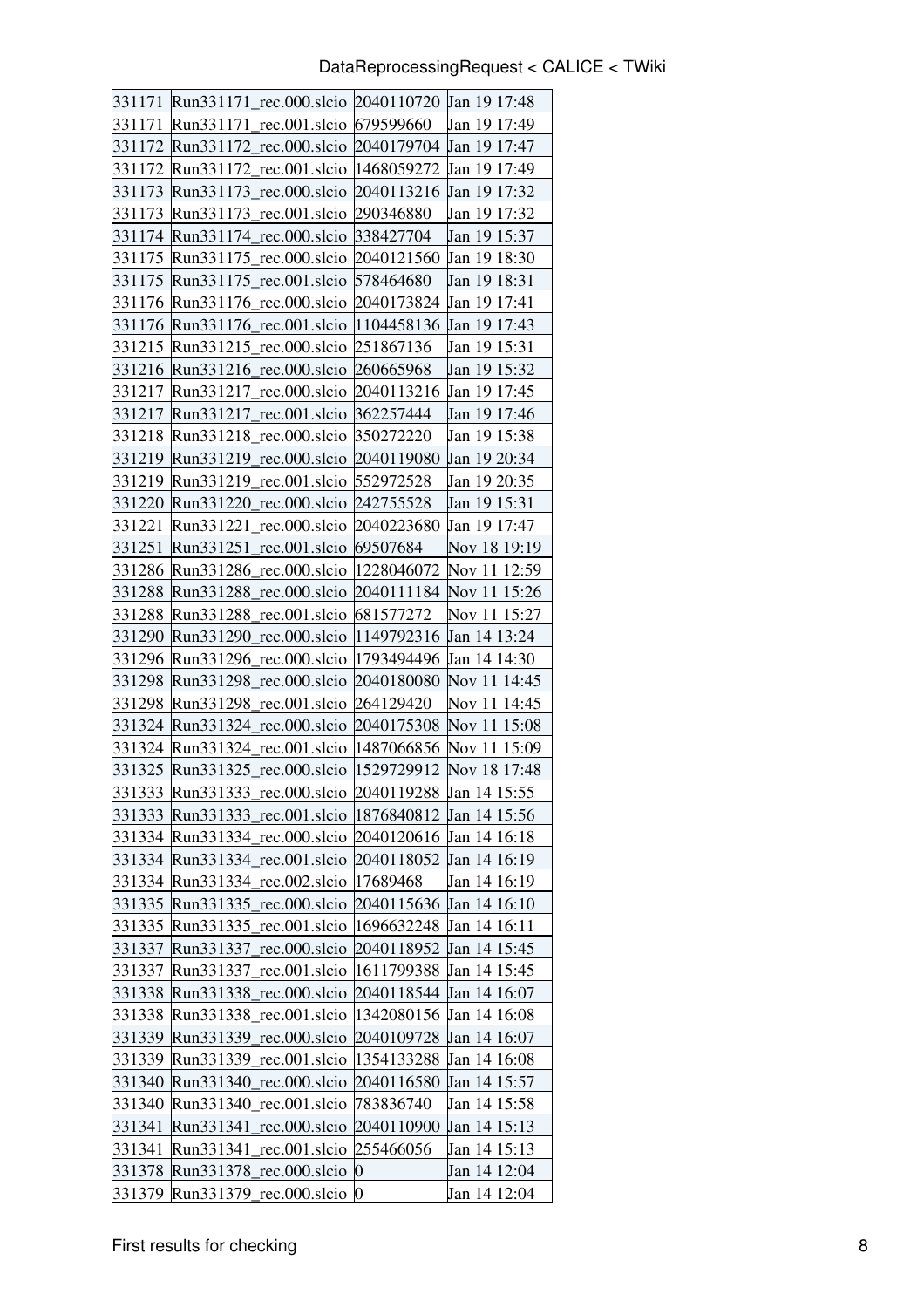|        | 331383 Run331383_rec.000.slcio 0                          |                         | Jan 14 12:04 |
|--------|-----------------------------------------------------------|-------------------------|--------------|
|        | 331384 Run331384_rec.000.slcio                            | $\bf{0}$                | Jan 14 12:04 |
|        | 331385 Run331385_rec.000.slcio 0                          |                         | Jan 14 12:04 |
|        | 331386 Run331386_rec.000.slcio                            | 0                       | Jan 14 12:04 |
| 331387 | Run331387_rec.000.slcio                                   | $\overline{0}$          | Jan 14 12:04 |
|        | 331388 Run331388_rec.000.slcio                            | 0                       | Jan 14 12:04 |
|        | 331389 Run331389_rec.000.slcio                            | $\boldsymbol{0}$        | Jan 14 12:25 |
|        | 331430 Run331430 rec.000.slcio                            | 2040120040 Jan 14 16:30 |              |
| 331430 | Run331430_rec.001.slcio 2040135108 Jan 14 16:30           |                         |              |
|        | 331430 Run331430 rec.002.slcio                            | 496661364               | Jan 14 16:31 |
| 331431 | Run331431 rec.000.slcio   1222360124 Jan 14 13:57         |                         |              |
|        | 331432 Run331432_rec.000.slcio  1428009916 Jan 14 13:59   |                         |              |
|        | 331533 Run331533_rec.000.slcio                            | 2040122984 Jan 14 16:40 |              |
| 331533 | Run331533_rec.001.slcio                                   | 2040122608 Jan 14 16:41 |              |
|        | 331533 Run331533_rec.002.slcio  1756544076 Jan 14 16:41   |                         |              |
|        | 331535  Run331535_rec.000.slcio  2040185172  Jan 14 16:04 |                         |              |
|        | 331535 Run331535_rec.001.slcio 2040114508 Jan 14 16:06    |                         |              |
| 331535 | Run331535_rec.002.slcio  1170664224 Jan 14 16:07          |                         |              |
|        | 331536 Run331536 rec.000.slcio  1291475004                |                         | Jan 14 13:12 |
| 331537 | Run331537_rec.000.slcio                                   | 2040118920 Jan 14 15:30 |              |
| 331537 | Run331537_rec.001.slcio  1777797940 Jan 14 15:30          |                         |              |
|        | 331538 Run331538_rec.000.slcio 503083468                  |                         | Jan 14 12:36 |
| 331539 | Run331539 rec.000.slcio                                   | 2040109352 Jan 14 15:17 |              |
|        | 331539 Run331539 rec.001.slcio   1290998412               |                         | Jan 14 15:17 |
|        | 331540 Run331540_rec.000.slcio  895898452                 |                         | Jan 14 12:56 |
| 331541 | Run331541 rec.000.slcio                                   | 550657060               | Jan 14 12:42 |
| 331551 | Run331551_rec.000.slcio 2040126508 Jan 14 16:29           |                         |              |
| 331551 | Run331551 rec.001.slcio                                   | 2040123348 Jan 14 16:32 |              |
| 331551 | rec.002.slcio  1442345852<br>Run331551                    |                         | Jan 14 16:33 |
|        | 331553 Run331553_rec.000.slcio  2040116396 Jan 14 16:33   |                         |              |
| 331553 | Run331553_rec.001.slcio                                   | 2040110228              | Jan 14 16:34 |
|        | 331553 Run331553_rec.002.slcio 671161472                  |                         | Jan 14 16:34 |
|        | 331554 Run331554 rec.000.slcio                            | 2040120212              | Jan 14 15:59 |
|        | 331554 Run331554 rec.001.slcio                            | 2040123068              | Jan 14 16:00 |
|        | 331554 Run331554 rec.002.slcio                            | 392311668               | Jan 14 16:01 |
| 331555 | Run331555 rec.000.slcio                                   | 1588143920              | Jan 14 13:36 |
| 331556 | Run331556_rec.000.slcio                                   | 2040113416              | Jan 14 15:55 |
| 331556 | Run331556_rec.001.slcio                                   | 1885873944              | Jan 14 15:56 |
|        | 331566 Run331566_rec.000.slcio                            | 2040123388              | Jan 14 16:20 |
| 331566 | Run331566 rec.001.slcio                                   | 2040112832              | Jan 14 16:21 |
| 331566 | Run331566_rec.002.slcio                                   | 1256521948              | Jan 14 16:22 |
| 331567 | Run331567_rec.000.slcio                                   | 2040109264              | Jan 14 16:53 |
|        | 331567 Run331567_rec.001.slcio                            | 2040120648              | Jan 14 16:54 |
| 331567 | Run331567<br>rec.002.slcio                                | 982151380               | Jan 14 16:54 |
| 331568 | Run331568_rec.000.slcio                                   | 2040118892              | Jan 14 16:00 |
| 331568 | Run331568_rec.002.slcio                                   | 89096492                | Jan 14 16:01 |
| 331587 | Run331587_rec.000.slcio                                   | 1053418196              | Nov 30 12:36 |
|        | 331649 Run331649_rec.000.slcio                            | 2040126400              | Jan 14 16:16 |
| 331649 | Run331649_rec.001.slcio                                   | 2040141236              | Jan 14 16:17 |
| 331649 | Run331649_rec.002.slcio                                   | 2040120936 Jan 14 16:17 |              |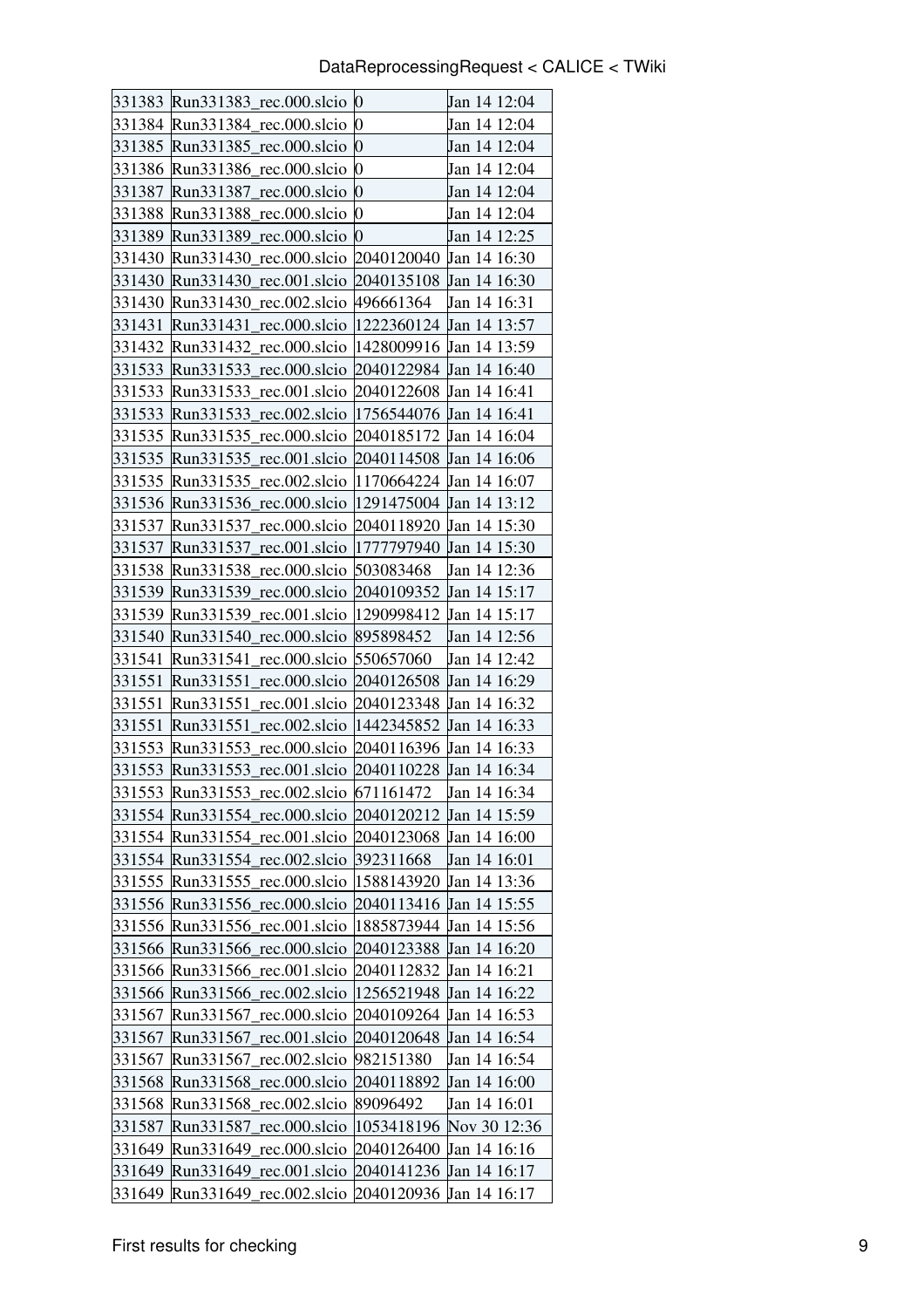|        | 331649 Run331649_rec.003.slcio 64454780             |                         | Jan 14 16:17            |
|--------|-----------------------------------------------------|-------------------------|-------------------------|
| 331650 | Run331650_rec.000.slcio  1295938792                 |                         | Jan 14 13:02            |
| 331651 | Run331651 rec.000.slcio 0                           |                         | Jan 14 12:10            |
| 331652 | Run331652 rec.000.slcio 2040182708 Jan 14 16:29     |                         |                         |
| 331652 | Run331652_rec.001.slcio 2040165652 Jan 14 16:33     |                         |                         |
| 331652 | Run331652_rec.002.slcio  1058206468 Jan 14 16:33    |                         |                         |
| 331653 | Run331653_rec.000.slcio 2040116184 Jan 14 16:32     |                         |                         |
| 331653 | Run331653_rec.001.slcio 2040118016 Jan 14 16:34     |                         |                         |
| 331653 | Run331653_rec.002.slcio 675993840                   |                         | Jan 14 16:34            |
| 331654 | Run331654 rec.000.slcio 2040115476 Jan 14 15:48     |                         |                         |
| 331654 | Run331654_rec.001.slcio 2040196632 Jan 14 15:49     |                         |                         |
| 331654 | Run331654_rec.002.slcio 308354044                   |                         | Jan 14 15:50            |
| 331655 | Run331655_rec.000.slcio  2040114328 Jan 14 14:37    |                         |                         |
| 331655 | Run331655_rec.001.slcio 593105852                   |                         | Jan 14 14:37            |
| 331664 | Run331664 rec.000.slcio                             | 2040116508 Jan 14 15:27 |                         |
| 331664 | Run331664 rec.001.slcio  1134217872 Jan 14 15:27    |                         |                         |
| 331665 | Run331665_rec.000.slcio 2040117800 Jan 14 14:42     |                         |                         |
| 331665 | Run331665 rec.001.slcio                             | 537135484               | Jan 14 14:43            |
| 350096 | Run350096_rec.000.slcio  1179149548 Jan 14 13:06    |                         |                         |
| 350098 | Run350098_rec.000.slcio  1107637676                 |                         | Jan 14 13:00            |
| 350104 | Run350104 rec.000.slcio   1239221764 Jan 14 13:12   |                         |                         |
|        | 350105 Run350105_rec.000.slcio 842572964            |                         | Jan 14 12:54            |
| 350106 | Run350106_rec.000.slcio                             | 1894090112              | <b>Jan 14 13:58</b>     |
| 350107 | Run350107_rec.000.slcio                             | 1593076604              | Jan 14 13:55            |
| 350109 | Run350109 rec.000.slcio                             | 1805064704 Jan 05 16:00 |                         |
| 350110 | Run350110_rec.000.slcio  1626592988 Jan 05 15:50    |                         |                         |
| 350111 | Run350111_rec.000.slcio  771114168                  |                         | Jan 05 15:04            |
| 350113 | Run350113 rec.000.slcio  1487383136 Jan 05 15:53    |                         |                         |
| 350114 | Run350114_rec.000.slcio  1151361272 Jan 05 15:14    |                         |                         |
| 350117 | Run350117 rec.000.slcio  1377507980                 |                         | $Jan\ 05\ 15:43$        |
| 350118 | Run350118_rec.000.slcio  1296695096 Jan 05 15:42    |                         |                         |
|        | 350127 Run350127_rec.000.slcio 785308748            |                         | Jan 14 12:12            |
| 350128 | Run350128 rec.000.slcio                             | 1677990632              | Feb 12 16:39            |
|        | 350129 Run350129_rec.000.slcio                      |                         | 1570886476 Feb 12 16:47 |
|        | 350132 Run350132_rec.000.slcio                      |                         | 1069405904 Feb 12 15:57 |
| 350133 | Run350133_rec.000.slcio                             | 0                       | Feb 12 14:19            |
| 350134 | Run350134_rec.000.slcio                             | 1361132460              | Feb 12 16:42            |
| 350137 | Run350137_rec.000.slcio                             | 720649928               | Feb 12 15:31            |
| 350165 | Run350165_rec.000.slcio                             | 1982434064              | Nov 30 12:40            |
|        | 350174 Run350174_rec.000.slcio                      | 783469856               | Nov 30 11:22            |
| 350175 | Run350175_rec.000.slcio                             | 1504365248              | Nov 30 11:58            |
| 350176 | Run350176_rec.000.slcio                             | 2040077980              | Nov 30 12:14            |
| 350185 | Run350185_rec.000.slcio                             | 1493426724              | Nov 30 12:04            |
| 350186 | Run350186_rec.000.slcio                             | 1788282320              | Nov 30 12:23            |
| 350186 | Run350186_rec.001.slcio                             | 178250020               | Jan 19 17:04            |
| 350187 | rec.000.slcio<br>Run350187                          | 224618216               | Jan 19 15:30            |
| 350188 | Run350188_rec.000.slcio                             | 965566020               | Nov 30 11:55            |
| 350216 | Run350216<br>rec.000.slcio                          | 2010746732              | Jan 19 16:34            |
| 350217 | Run350217<br>rec.000.slcio  1718907760 Jan 19 16:46 |                         |                         |
| 350218 | Run350218_rec.000.slcio                             | 1624737696              | Jan 19 16:33            |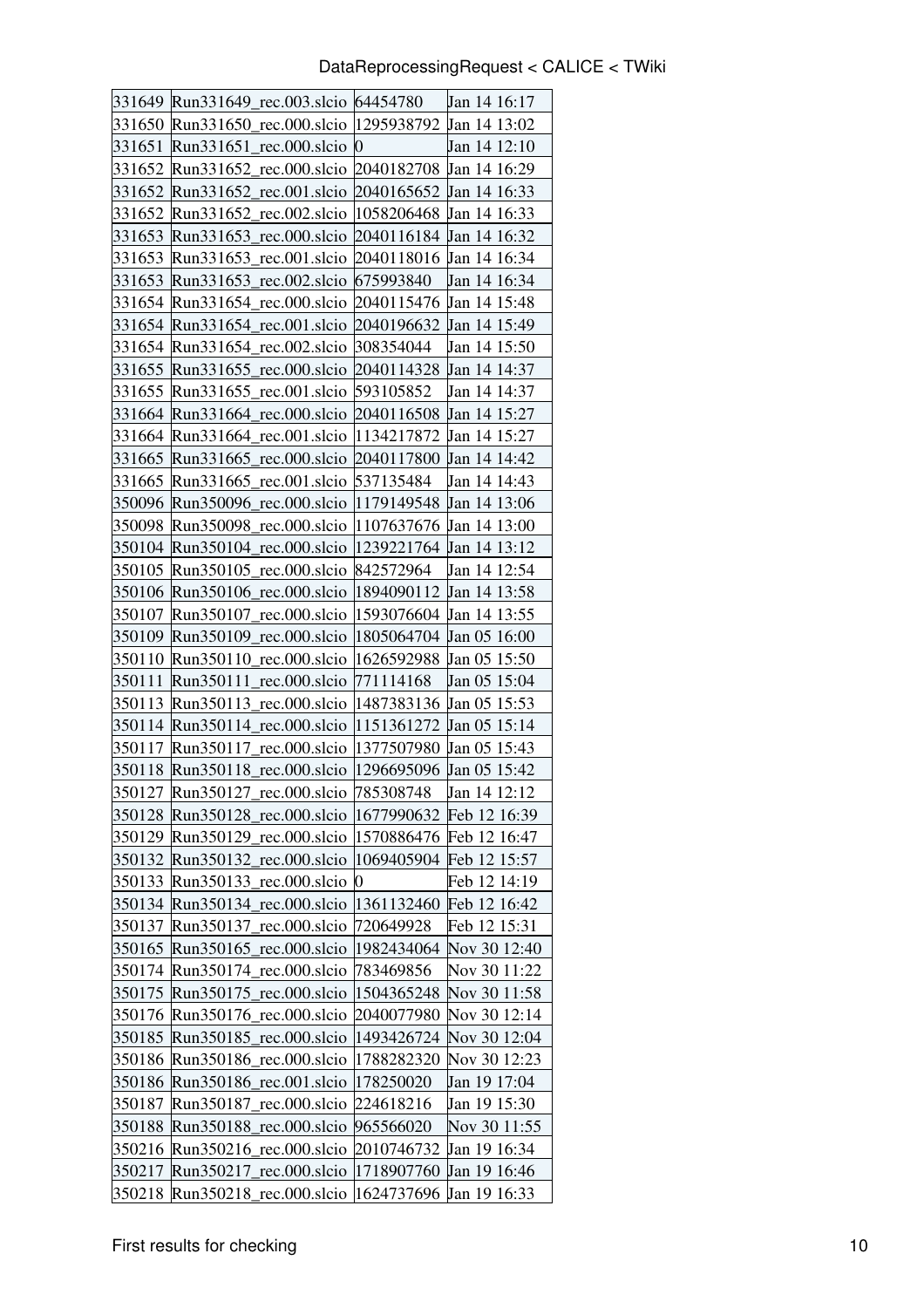|        | 350219   Run350219_rec.000.slcio   1518590516   Jan 19 16:47 |                  |                                       |
|--------|--------------------------------------------------------------|------------------|---------------------------------------|
| 350220 | Run350220<br>rec.000.slcio                                   | 516154716        | Jan 19 15:52                          |
| 350231 | Run350231                                                    |                  | rec.000.slcio 2025675736 Nov 30 12:15 |
| 350231 | Run350231 rec.001.slcio 490006120                            |                  | Jan 19 17:13                          |
| 350232 | Run350232<br>rec.000.slcio                                   | 2040113952       | Nov 30 12:42                          |
| 350232 | Run350232 rec.001.slcio 405644692                            |                  | Nov 30 12:42                          |
| 350234 | Run350234 rec.000.slcio                                      | 2040232580       | Jan 19 17:09                          |
| 350234 | Run350234 rec.001.slcio                                      | 239470688        | Jan 19 17:10                          |
| 350236 | Run350236 rec.000.slcio                                      | 559641664        | Nov 30 11:20                          |
| 350237 | Run350237<br>rec.000.slcio                                   | 1237016092       | Nov 30 11:48                          |
| 350239 | Run350239 rec.000.slcio   1361568564                         |                  | Nov 30 12:04                          |
| 350253 | Run350253 rec.000.slcio                                      | 1558879032       | Jan 19 16:45                          |
| 350254 | Run350254 rec.000.slcio   635332916                          |                  | Jan 19 15:54                          |
| 350255 | Run350255 rec.000.slcio                                      | 2040115572       | Jan 19 17:21                          |
| 350255 | Run350255 rec.001.slcio                                      | 577764660        | Jan 19 17:22                          |
| 350256 | Run350256 rec.000.slcio 2040119188                           |                  | Jan 19 17:11                          |
| 350256 | Run350256_rec.001.slcio  170024192                           |                  | Jan 19 17:12                          |
| 350257 | Run350257 rec.000.slcio                                      | 2040170072       | Jan 19 17:10                          |
| 350257 | Run350257 rec.001.slcio                                      | 483991852        | Jan 19 17:11                          |
| 350258 | Run350258 rec.000.slcio                                      | 2040215236       | Jan 19 17:00                          |
| 350258 | Run350258 rec.001.slcio 809765176                            |                  | Jan 19 17:01                          |
| 350284 | Run350284_rec.000.slcio 2040110964                           |                  | Jan 19 17:07                          |
| 350284 | Run350284 rec.001.slcio  487392756                           |                  | Jan 19 17:07                          |
| 350285 | Run350285 rec.000.slcio                                      | 2040110860       | Jan 19 17:22                          |
| 350285 | Run350285 rec.001.slcio                                      | 487142296        | Jan 19 17:22                          |
| 350286 | Run350286 rec.000.slcio 2040198688                           |                  | Jan 19 17:17                          |
| 350286 | Run $350286$ rec.001.slcio                                   | 188927436        | Jan 19 17:17                          |
| 350292 | Run350292<br>rec.000.slcio                                   | 218376176        | Jan 19 15:34                          |
| 350293 | Run350293 rec.000.slcio                                      | 1623883532       | Jan 19 16:58                          |
| 350299 | Run350299 rec.000.slcio                                      | 461298408        | Jan 19 15:56                          |
| 350305 | Run350305 rec.000.slcio                                      | 1829011448       | Nov 30 12:24                          |
|        | 350305 Run350305_rec.001.slcio 252008720                     |                  | Jan 19 17:11                          |
| 350306 | Run350306_rec.000.slcio                                      | 1729792068       | Nov 30 12:13                          |
|        | 350306 Run350306_rec.001.slcio                               | 120148792        | Jan 19 16:59                          |
|        | 350309 Run350309_rec.000.slcio                               | 1448831220       | Nov 30 12:11                          |
| 350310 | Run350310_rec.000.slcio                                      | 2040116152       | Nov 30 12:30                          |
| 350310 | Run350310<br>rec.001.slcio                                   | 240828632        | Nov 30 12:30                          |
| 350327 | rec.001.slcio<br>Run350327                                   | 787718016        | Jan 19 17:01                          |
| 350328 | Run350328<br>rec.000.slcio                                   | 1959901720       | Nov 30 12:15                          |
| 350328 | rec.001.slcio<br>Run350328                                   | 430888772        | Jan 19 16:59                          |
| 350330 | Run350330<br>rec.000.slcio                                   | 589269088        | Jan 19 15:41                          |
| 350331 | rec.000.slcio<br>Run350331                                   | 246584556        | Jan 19 15:29                          |
| 350332 | Run350332<br>rec.000.slcio                                   | 2040142908       | Jan 19 16:55                          |
| 350332 | Run350332<br>rec.001.slcio                                   | 197740120        | Jan 19 16:55                          |
| 350333 | Run350333_rec.000.slcio                                      | $\boldsymbol{0}$ | Jan 19 15:19                          |
| 350353 | rec.000.slcio<br>Run350353                                   | 189332880        | Jan 19 15:31                          |
| 350354 | rec.000.slcio<br>Run350354                                   | 1232239064       | Jan 19 16:46                          |
| 350357 | rec.000.slcio<br>Run350357                                   | 1611060672       | Jan 19 16:47                          |
| 350364 | Run350364_rec.000.slcio                                      | 1275566604       | Jan 19 16:28                          |
| 350369 | Run350369_rec.000.slcio                                      | 2040117660       | Jan 19 17:16                          |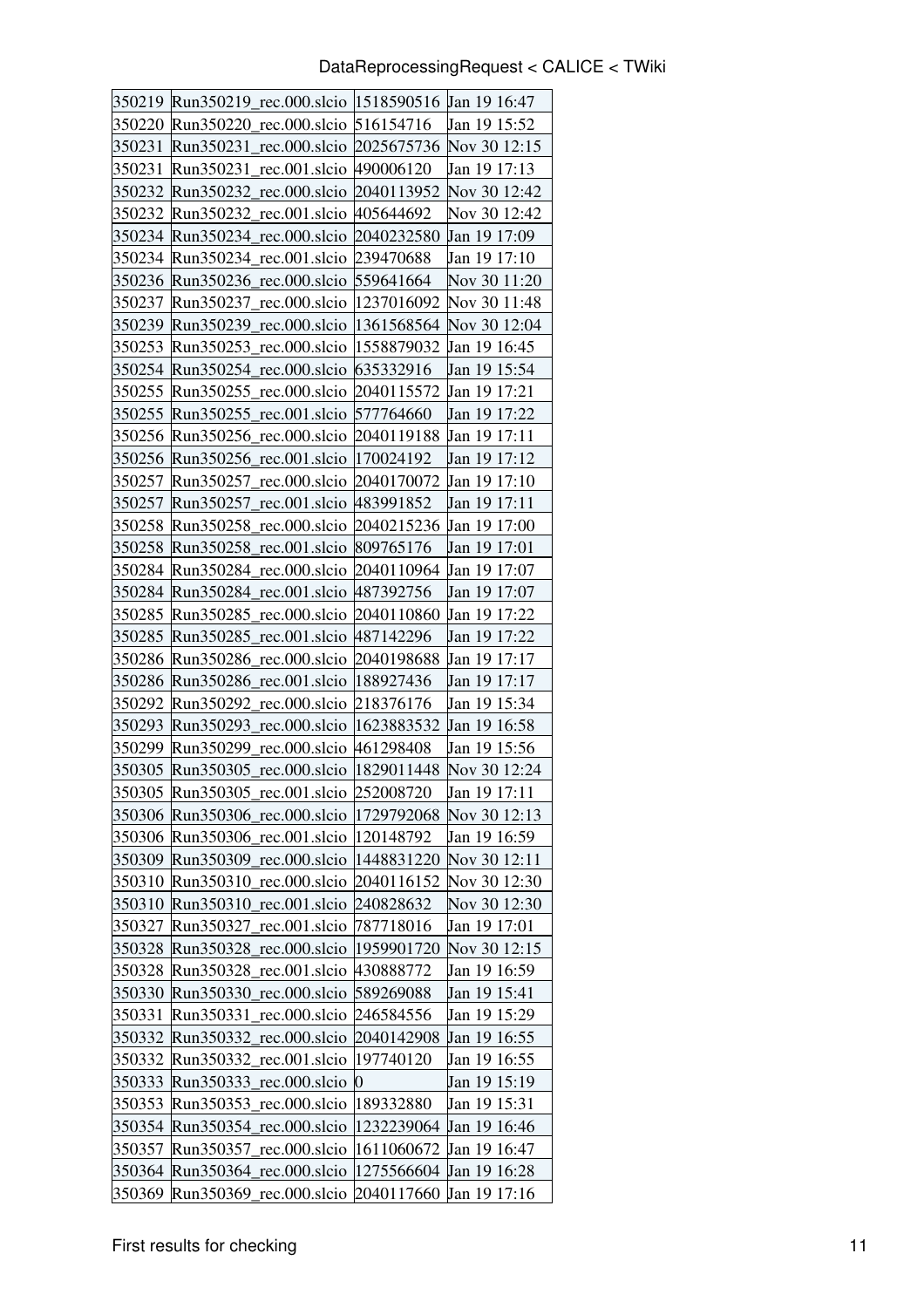#### DataReprocessingRequest < CALICE < TWiki

|        | 350369 Run350369_rec.001.slcio 393534340                |            | Jan 19 17:16 |
|--------|---------------------------------------------------------|------------|--------------|
| 350370 | Run350370_rec.000.slcio 2040110100                      |            | Jan 19 17:22 |
| 350370 | Run350370<br>rec.001.slcio  715860588                   |            | Jan 19 17:22 |
| 350373 | Run350373 rec.000.slcio 296255736                       |            | Jan 19 15:37 |
| 350381 | Run350381_rec.000.slcio  1021342032                     |            | Nov 30 11:56 |
| 350382 | rec.000.slcio 299557904<br>Run350382                    |            | Jan 19 15:42 |
| 350383 | Run350383_rec.000.slcio 901018728                       |            | Nov 30 11:43 |
| 350384 | Run350384_rec.000.slcio 882313348                       |            | Nov 30 11:53 |
| 350391 | Run350391_rec.000.slcio 829623060                       |            | Nov 30 11:52 |
|        | lfn:/grid/calice/tb-fnal/rec/rec_v0408.                 |            |              |
| run    | filename                                                | filesize   | date         |
|        | 330254 Run330254_rec.000.slcio  1913205364 Feb 11 17:29 |            |              |
| 330255 | Run330255_rec.000.slcio  1913921000 Feb 11 17:27        |            |              |
| 330256 | Run330256 rec.000.slcio   1956379172                    |            | Jan 26 13:29 |
| 330257 | Run330257_rec.000.slcio  1938871528 Feb 11 17:35        |            |              |
| 330258 | Run330258_rec.000.slcio  1725494132 Feb 11 17:12        |            |              |
| 330325 | Run330325_rec.000.slcio   1881031632 Feb 01 21:27       |            |              |
| 330326 | Run330326_rec.000.slcio   1775734188 Feb 01 21:27       |            |              |
| 330327 | rec.000.slcio  1707012540<br>Run330327                  |            | Jan 25 11:35 |
| 330328 | Run330328 rec.000.slcio 1629979388 Feb 01 21:25         |            |              |
| 330330 | Run330330_rec.000.slcio 2040110184 Feb 01 22:15         |            |              |
| 330330 | Run330330 rec.001.slcio 228663948                       |            | Feb 01 22:15 |
| 330332 | Run330332_rec.000.slcio  1480075108 Feb 01 21:22        |            |              |
| 330334 | Run330334_rec.000.slcio  1446908936                     |            | Feb 01 21:31 |
| 330392 | Run330392_rec.000.slcio 2040112948 Jan 27 21:58         |            |              |
| 330392 | Run330392_rec.001.slcio  1803380420 Jan 27 21:59        |            |              |
| 330412 | Run330412<br>rec.000.slcio 2040113672                   |            | Jan 25 15:40 |
| 330412 | Run330412_rec.001.slcio  1089600548                     |            | Jan 25 15:41 |
| 330538 | Run330538 rec.000.slcio   1376300508                    |            | Jan 26 13:26 |
| 330541 | Run330541<br>rec.000.slcio  1299538232                  |            | Jan 26 13:18 |
| 330551 | Run330551_rec.000.slcio 2040161300 Jan 25 15:35         |            |              |
| 330551 | rec.001.slcio 570280788<br>Run330551                    |            | Jan 25 15:36 |
| 330647 | Run330647<br>rec.000.slcio                              | 2040112384 | Jan 25 15:40 |
| 330647 | Run330647<br>rec.001.slcio                              | 693227224  | Jan 25 15:40 |
| 330650 | rec.000.slcio<br>Run330650                              | 2040178348 | Jan 25 15:40 |
| 330650 | rec.001.slcio<br>Run330650                              | 837802888  | Jan 25 15:40 |
| 330771 | rec.000.slcio<br>Run330771                              | 2040122832 | Jan 25 15:43 |
| 330771 | rec.001.slcio<br>Run330771                              | 989631668  | Jan 25 15:44 |
| 330850 | Run330850<br>rec.000.slcio                              | 2040111348 | Jan 25 15:23 |
| 330850 | Run330850<br>rec.001.slcio                              | 92106572   | Jan 25 15:23 |
| 330908 | rec.000.slcio<br>Run330908                              | 1222471376 | Feb 01 20:55 |
| 330930 | Run330930<br>rec.000.slcio                              | 1344499540 | Jan 26 13:18 |
| 330931 | Run330931<br>rec.000.slcio                              | 74448756   | Jan 26 11:34 |
| 330932 | Run330932<br>rec.000.slcio                              | 1999254580 | Jan 26 13:48 |
| 330933 | Run330933<br>rec.000.slcio                              | 90972460   | Jan 26 11:35 |
| 330934 | rec.000.slcio<br>Run330934                              | 1923397280 | Jan 26 13:46 |
| 330935 | Run330935<br>rec.000.slcio                              | 981981832  | Jan 26 12:37 |
| 330960 | rec.000.slcio<br>Run330960                              | 2040217504 | Feb 01 21:35 |
| 330960 | rec.001.slcio 468909844<br>Run330960                    |            | Feb 01 21:35 |
| 330961 | Run330961<br>rec.000.slcio                              | 2040115500 | Feb 01 21:34 |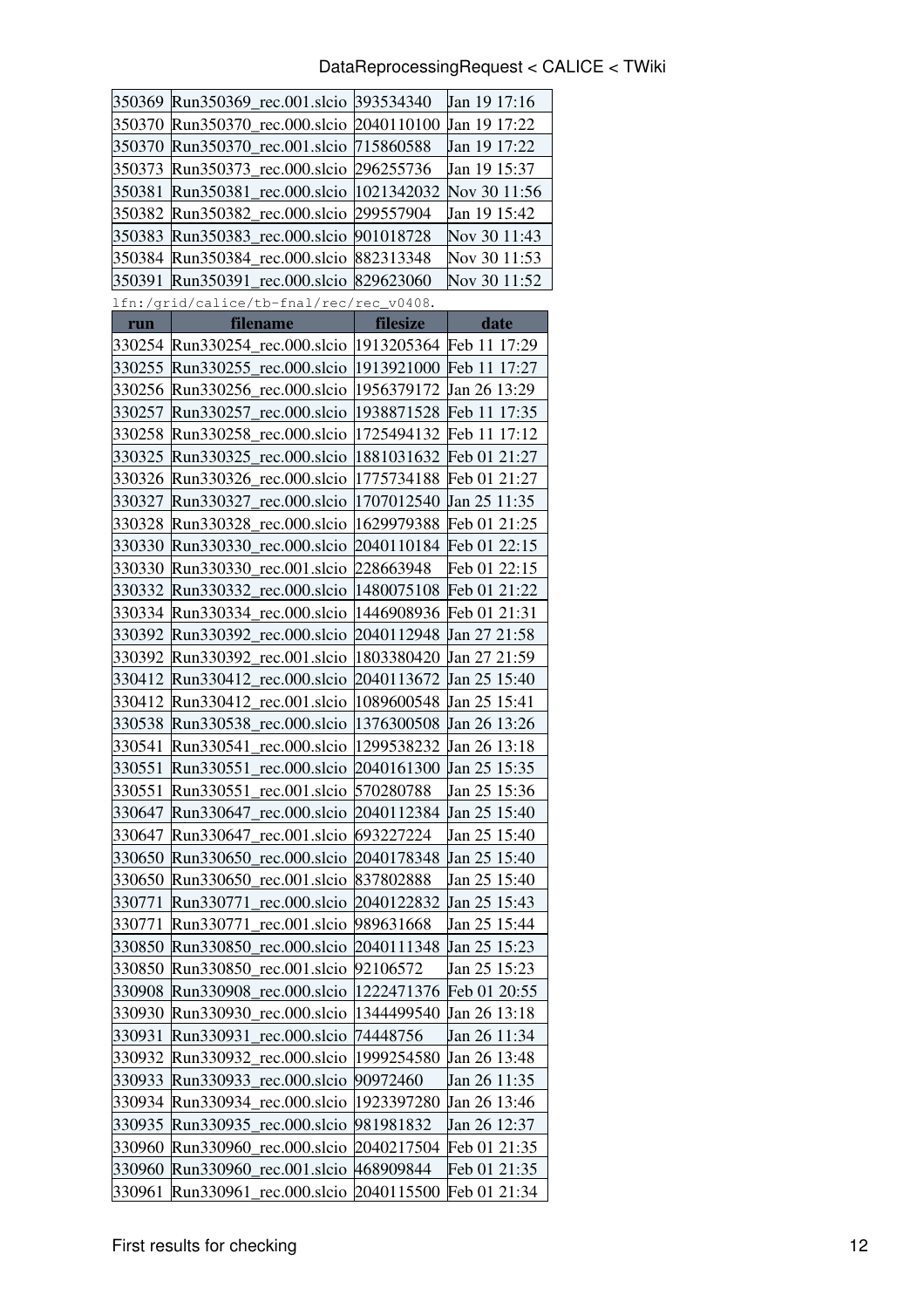| 330961           | Run330961<br>rec.001.slcio 646472860                  |                             | Feb 01 21:34                 |
|------------------|-------------------------------------------------------|-----------------------------|------------------------------|
| 330962           | Run330962<br>rec.000.slcio 2040110876                 |                             | Feb 01 21:47                 |
| 330962           | Run330962<br>rec.001.slcio  1420336832                |                             | Feb 01 21:48                 |
| 331280           | Run331280<br>rec.000.slcio                            | 2040121008                  | Jan 25 16:39                 |
| 331280           | rec.001.slcio<br>Run331280                            | 2040110928                  | Jan 25 16:40                 |
| 331280           | rec.002.slcio<br>Run331280                            | 1147297200                  | Jan 25 16:41                 |
| 331282           | Run331282 rec.000.slcio 2040113756                    |                             | Jan 25 16:17                 |
| 331282           | Run331282<br>rec.001.slcio                            | 2040116756                  | Jan 25 16:17                 |
| 331282           | Run331282 rec.002.slcio                               | 593512024                   | Jan 25 16:17                 |
| 331284           | Run331284<br>rec.000.slcio                            | 2040115912                  | Jan 27 22:31                 |
| 331284           | Run331284<br>rec.001.slcio                            | 2040112556                  | Jan 27 22:32                 |
| 331284           | Run331284_rec.002.slcio                               | 339089808                   | Jan 27 22:32                 |
| 331298           | rec.000.slcio<br>Run331298                            | 2040111304                  | Jan 25 15:24                 |
| 331298           | Run331298 rec.001.slcio                               | 764661904                   | Jan 25 15:25                 |
| 331587           | Run331587<br>rec.000.slcio                            | 1288297396                  | Jan 26 12:57                 |
| 331824           | Run331824 rec.000.slcio 0                             |                             | Jan 25 13:04                 |
| 350118           | Run350118 rec.000.slcio                               | 1288631104 Feb 12 15:32     |                              |
| 350128           | Run350128<br>rec.000.slcio                            | 1667342864                  | Feb 12 15:37                 |
| 350129           | Run350129<br>rec.000.slcio                            | 1559823124                  | Feb 12 15:35                 |
| 350132           | rec.000.slcio<br>Run350132                            | $ 1062500364 $ Feb 12 15:11 |                              |
| 350133           | Run350133<br>rec.000.slcio                            | 0                           | Feb 12 14:20                 |
| 350134           | Run350134_rec.000.slcio                               | 1353212516 Feb 12 15:28     |                              |
| 350137           | rec.000.slcio<br>Run350137                            | 716463564                   | Feb 12 14:56                 |
| 350165           | Run350165<br>rec.000.slcio                            | 2040110760                  | Jan 26 12:47                 |
| 350165           | Run350165 rec.001.slcio 470586336                     |                             | Jan 26 12:48                 |
| 350174           | Run350174 rec.000.slcio                               | 980251924                   | Jan 26 11:52                 |
| 350175           | Run350175 rec.000.slcio  1883175436 Jan 26 12:13      |                             |                              |
| 350176           | Run350176<br>rec.000.slcio                            | 2040110704                  | Jan 26 12:32                 |
| 350176           | Run350176 rec.001.slcio 499987580                     |                             | Jan 26 12:33                 |
| 350185           | Run350185_rec.000.slcio                               | 1847215696                  | Jan 26 12:25                 |
| 350186           | Run350186 rec.000.slcio                               | 2040112176                  | Jan 26 12:35                 |
|                  | 350186 Run350186 rec.001.slcio 165993200              |                             | Jan 26 12:36                 |
| 350188           | Run350188_rec.000.slcio  1179296576                   |                             | Jan 26 11:56                 |
| 350231           | rec.000.slcio 2040124444<br>Run350231                 |                             | Jan 26 12:25                 |
| 350231           | Run350231_rec.001.slcio 476154912                     |                             | Jan 26 12:26                 |
| 350232           | Run350232<br>rec.000.slcio                            | 2040109340                  | Jan 26 12:33                 |
| 350232           | Run350232<br>rec.001.slcio                            | 1018821232                  | Jan 26 12:33<br>Jan 26 11:43 |
| 350236<br>350237 | Run350236_rec.000.slcio<br>Run350237<br>rec.000.slcio | 693139320<br>1525601092     | Jan 26 12:05                 |
| 350238           | Run350238_rec.000.slcio                               | 204410788                   | Jan 26 11:33                 |
| 350239           | Run350239<br>rec.000.slcio                            | 1666004468                  | Jan 26 12:16                 |
| 350306           | Run350306_rec.000.slcio                               | 2040230960                  | Jan 26 12:17                 |
| 350306           | Run350306_rec.001.slcio                               | 108666804                   | Jan 26 12:17                 |
| 350309           | Run350309 rec.000.slcio                               | 1783265416                  | Jan 26 12:21                 |
| 350310           | rec.000.slcio<br>Run350310                            | 2040147860                  | Jan 26 12:52                 |
| 350310           | rec.001.slcio<br>Run350310                            | 839124776                   | Jan 26 12:52                 |
| 350328           | Run350328_rec.000.slcio                               | 2040117700                  | Jan 26 12:45                 |
| 350328           | Run350328_rec.001.slcio  418189536                    |                             | Jan 26 12:46                 |
| 350329           | Run350329<br>rec.000.slcio                            | 2040197660                  | Jan 26 12:26                 |
| 350329           | Run350329<br>rec.001.slcio 248617728                  |                             | Jan 26 12:26                 |